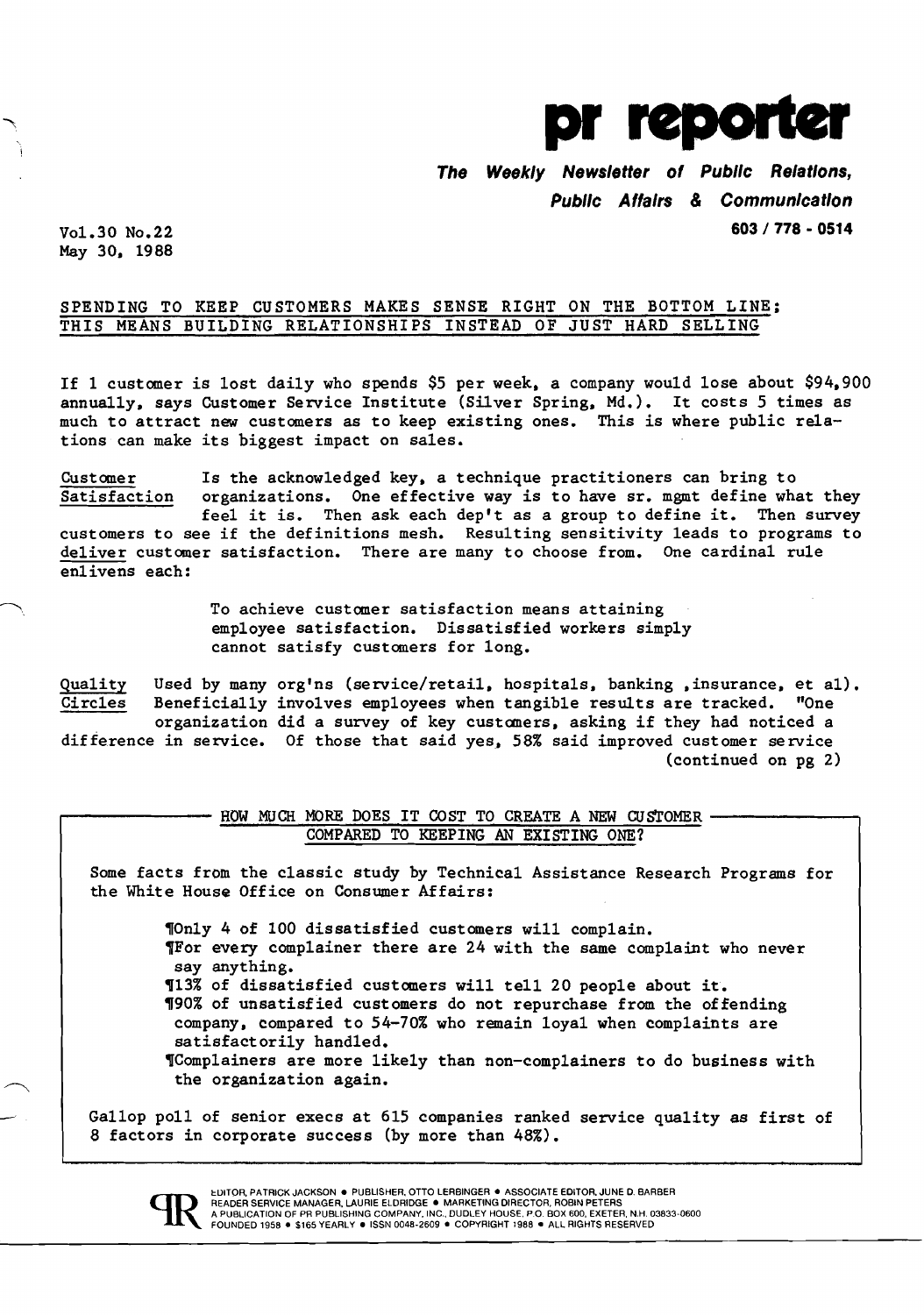had led to more sales." explains Jeff Dewar in Quality Circle Institute's newsletter. The Facilitator (Red Bluff, Calif.). Increased comns between dep'ts is another result that is measurable.

Latest Total quality control (TQC) is a shared responsibility where everyone<br>Techniques helps maintain the quality of the processes & products for which they helps maintain the quality of the processes & products for which they are responsible. Quality function deployment (QFD)is an integral part of the planning process. "Why the product or service is being developed, how it will be produced. what materials will be needed. what significant issues should be antici-

pated. how it will be marketed. distributed & serviced are determined before the product or service is delivered. And these issues are not overlooked during the development phases." explains John Newcomb. quality/productivity consultant (Swampscott. Mass.).

"Voice Of The Customer" QFD develops

a comns network so the customer is heard. Newcomb gives this example: "When auto manufacturers in the US want to introduce a new product or product line they place their cars in busy locations such as airports & shopping centers. The cars are protected from the public by ropes & secured with locks & alarms. In Japan,

"In Japanese companies the "Customer's Voice" provides the impetus for all of the activities of the organization. In the US. it is the manager's voice. the engineer's voice or the financial planner's voice that is often the driving force."

the auto manufacturers also place their products in busy places but they are not locked or separated from the public. Management & workers from the auto manufacturer place themselves nearby. They are dressed in clothing that does not distinguish them in any way. They record both good  $\&$  bad comments  $\&$  conversations about the product. This becomes a source of intelligence which is developed into data that are used in the decisionmaking process about this & all subsequent products."

Advantages Of QFD Once employees are trained & new tools introduced, benefits include: 1) It's forever. 2) The product & its utility are determined by customer requirements. These points are not lost or misinterpreted during the development process. 3) Marketing strategies. USP are clearly understood thruout the development process. The market is well defined. 4) Everything needed to ensure the appropriate output is understood. from concept to customer. 5) Engineer ing & other changes are minimized due to systemic planning & execution. Customers' needs are met.

depends on the day-to-day mobilization the US. We believe it is only a matter of every ounce of intelligence. New re- of time when it will be practiced extenof every ounce of intelligence. New re-<br>lationships with direct & indirect labor groups, labor unions, suppliers. customers, the public & even with  $com-$  | products by 61%. petitors must be developed by those in positions of responsibility. Arms-<br>length relationships are not suffi-<br>fective when its length relationships are not suffi-<br>cient; partnerships are required." -cient; partnerships are required."  $-\$  objectives match the long & short range<br>Newcomb quoting Mr. Matsushita, chrm, objectives of the org'n. "Guiding Prin-Matsushita Group **Accord Community** Ciples must be developed & practiced by

"There are a small number of org'ns "The continued existence of business  $\vert$  who practice QFD & fewer who teach it in sively." Results are startling. Toyota<br>Autobody has reduced start-up cost of new

> objectives of the org'n. "Guiding Prinall to ensure that the objectives are met. When this is accomplished, good,

clear & recognizable next steps will move the org'n toward its objectives." says Newcomb. "Our ability to compete is dependent on the quality of our goods & serv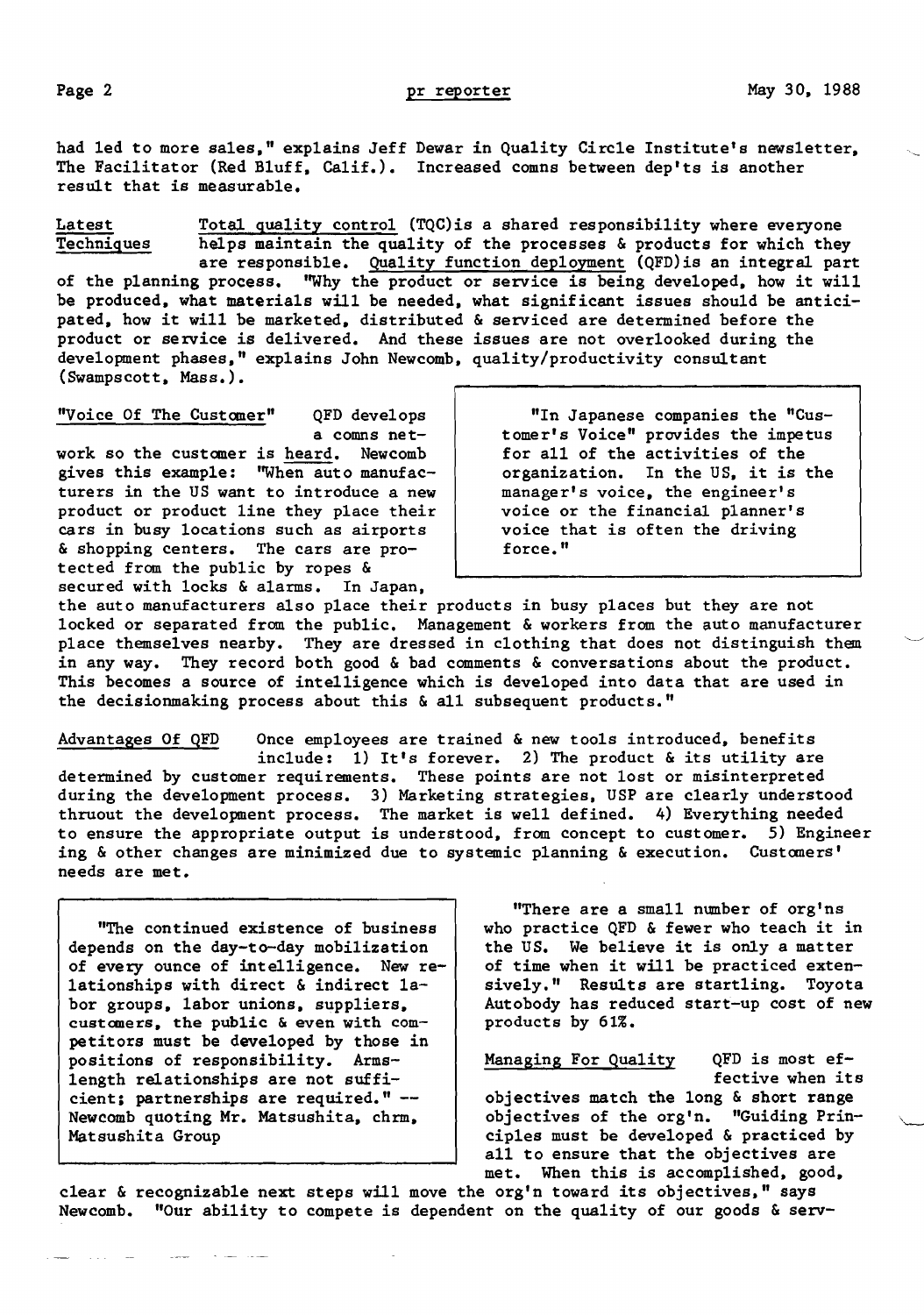May 30, 1988 **pr** reporter **Page 3** 

ices. The quality of our goods & services is dependent on the quality of the leader ship of the enterprise." Yet despite all the books, articles & mgmt rhetoric, N. American org'ns are slow to adopt these methods -- now so well proven in Europe & Asia. This is a leadership opportunity for public relations.

 $-$  WHICH CUSTOMER SATISFACTION/OUALITY CONTROL MODEL FITS YOUR ORGANIZATION?  $-$ 

1. Classical Quality Control. Takes place after production of product or rendering of service. Depends on specifications, standardized processes. Workers trained to do only as told ("leave brains at home"). Byword is quantity. Minimal customer recognition. Quality depends on inspectors who only have to know whether to accept. reject. repair or scrap. More rejections means add more inspectors.

# Little or no focus on customer satisfaction.

2. Total Quality Control. Takes place during production allowing correction, adjustment. in-process inspection. Requires mgmt support and commitment. job training. "Customer" becomes more than the end-user; it's whoever represents the next step in the process, i.e. the CEO's "customers" are the vp's, the supervisor's "customers" are those in the dep't. etc. Responsibility for quality is shared by all; requires teambuilding.

# Improved customer satisfaction.

3. Quality Function Deployment. Quality becomes part of planning process before product manufacture or service delivery. Customer desires. as seen in market & other trends. drives design -- rather than engineering or finance. Key is planning. anticipating. Mgmt must create shared vision of future with short & long-term goals. Individuals align personal goals with org'l objectives resulting in innovation. creativity.

# New customer sensitivity.

ETHICS IN RESEARCH & PROMOTION More organizations are turning to research to find<br>DAMAGED BY DRUG COMPANIES out how customers are thinking or behaving. Tho out how customers are thinking or behaving. Tho highly scientific work is being done with

responsible handling & use of results, sometimes this is not the case -- and that makes it harder for credible research to be accepted.

"Four out of five doctors recommend..." says the tv ad. But how the drug companies arrive at that descriptive statistic is questionable.

Dr. Peter Gott, newspaper medical columnist, recently blew the whistle on the "research" that obtains such statistics. He reports that physicians are sent checks in the mail. with questionnaires printed on the back. Ostensibly this is to pay for the time it takes to answer the questions. In order to cash these \$1 or \$2 gifts. the survey must be completed. Questions range from how many times the physician recommends a particular medication. to the difficulty they feel patients have with high drug prices. etc.